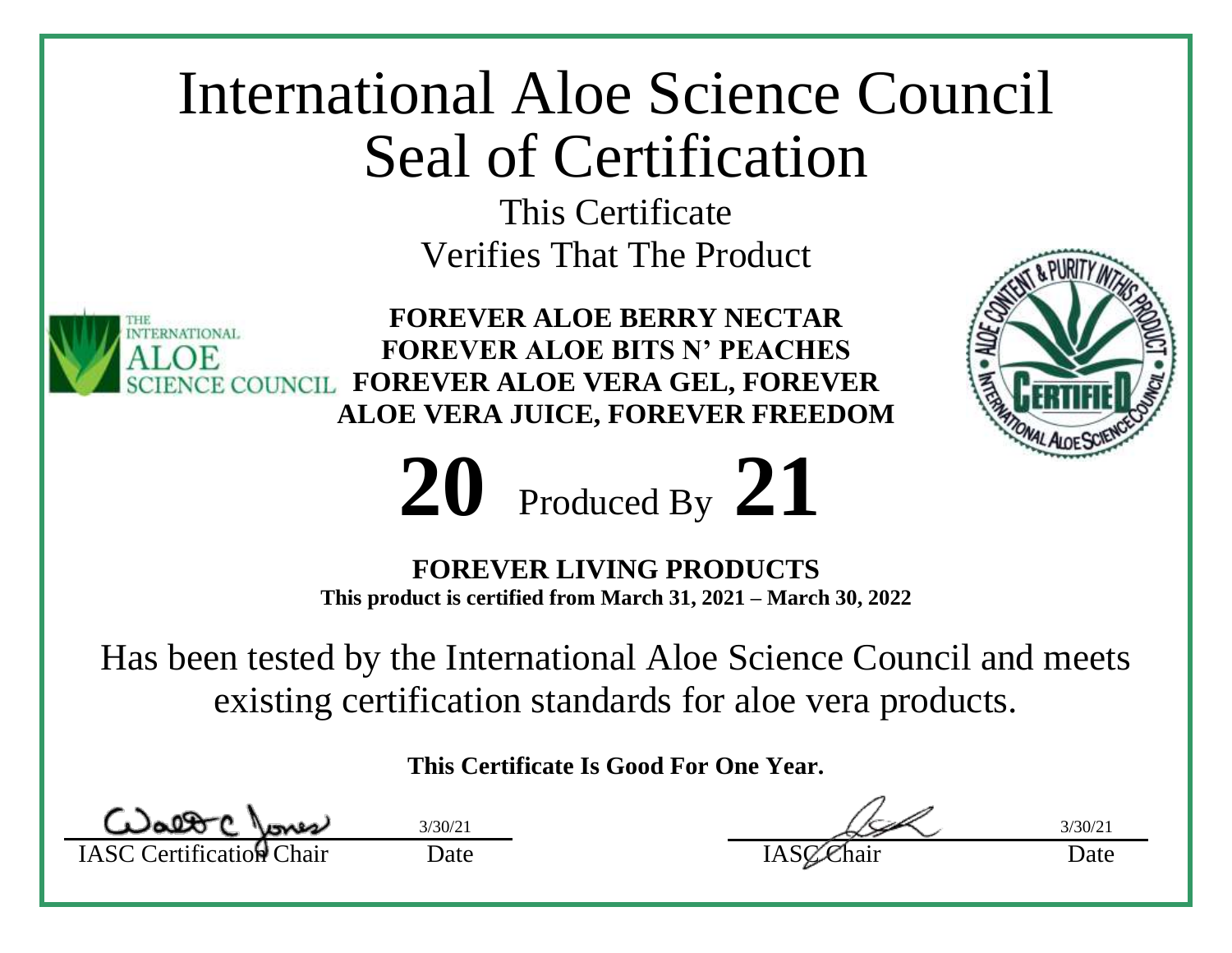This Certificate Verifies That The Product



**FOREVER ALOE BERRY NECTAR FOREVER ALOE PEACHES FOREVER ALOE VERA GEL FOREVER ALOE VERA JUICE**





**FOREVER LIVING PRODUCTS This product is certified from March 31, 2021 – March 30, 2022**

Has been tested by the International Aloe Science Council and meets existing certification standards for aloe vera products.

IASC Certification Chair Date Date IASC Chair Date

 $3/30/21$  3/30/21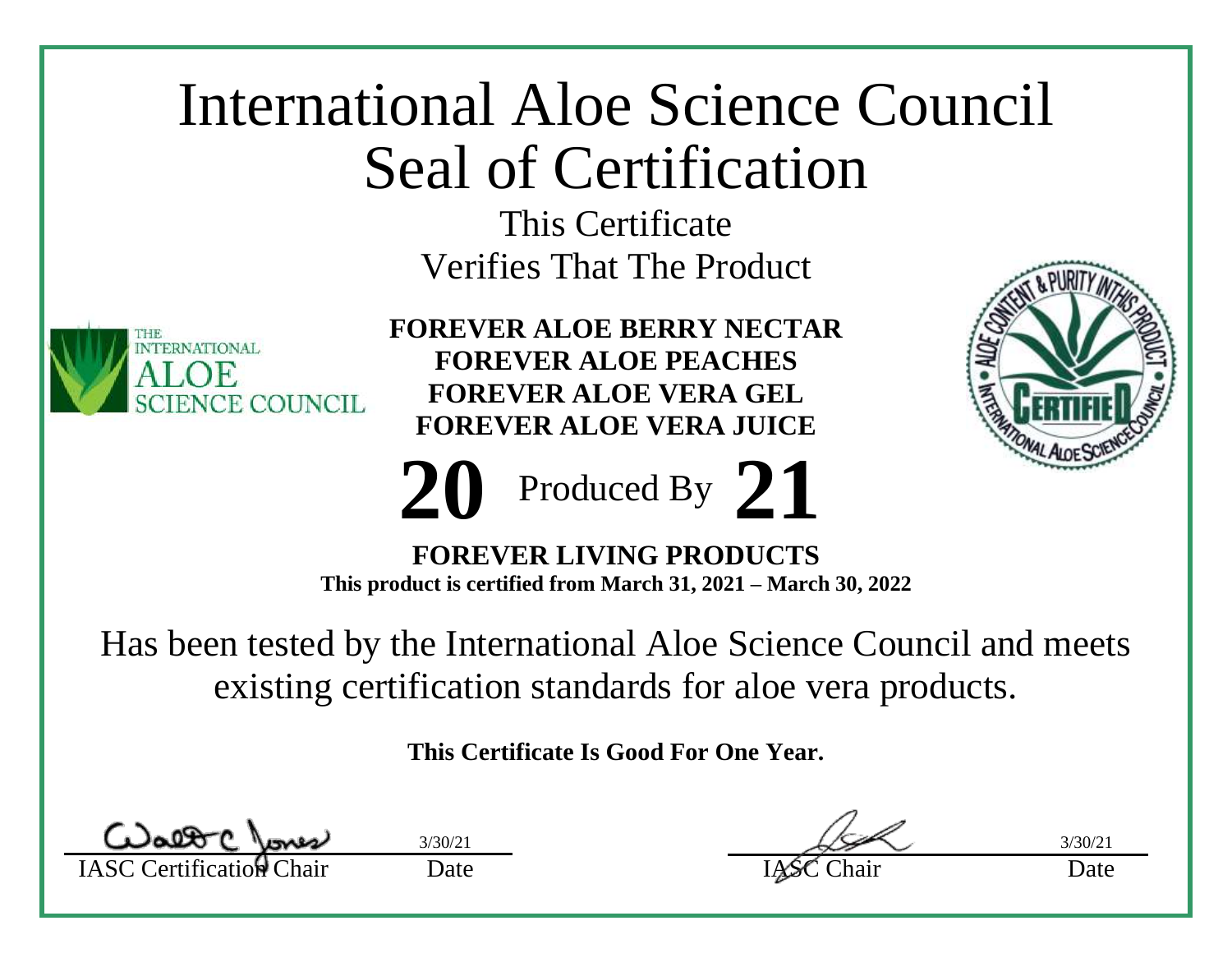This Certificate Verifies That The Product

> **ALOE ACTIVATOR ALOE BATH GELEE**

Produced By **20 21**



**FOREVER LIVING PRODUCTS This product is certified from March 31, 2021 - March 30, 2022**

Has been tested by the International Aloe Science Council and meets existing certification standards for aloe vera products.

**This Certificate Is Good For One Year.**

IASC Certification Chair Date Date IASC Chair Date

TERNATIONAL.

**NCE COUNCIL** 

 $3/30/21$   $3/30/21$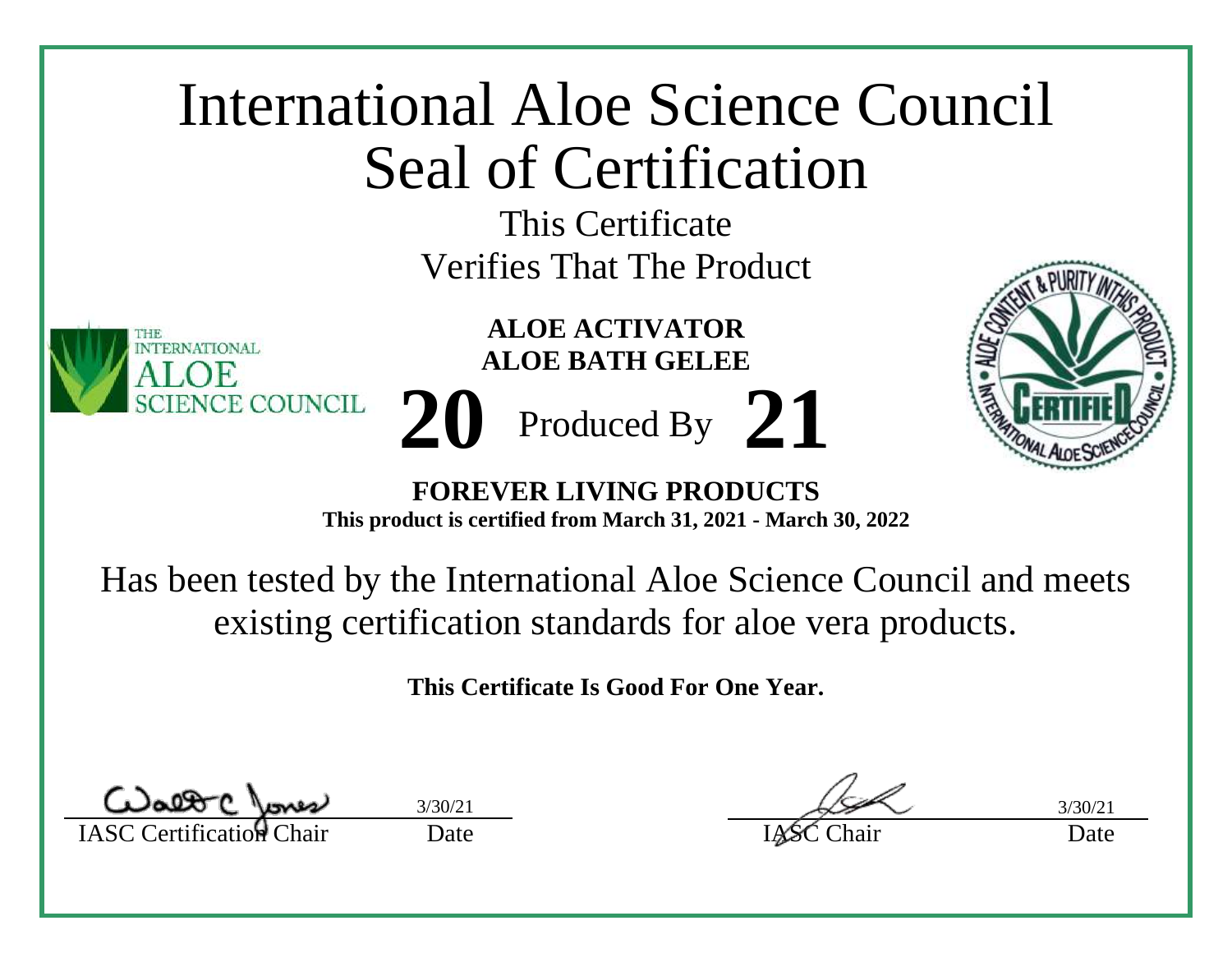

Has been tested by the International Aloe Science Council and meets existing certification standards for aloe vera products.

IASC Certification Chair Date Date IASC Chair Date  $3/30/21$   $3/30/21$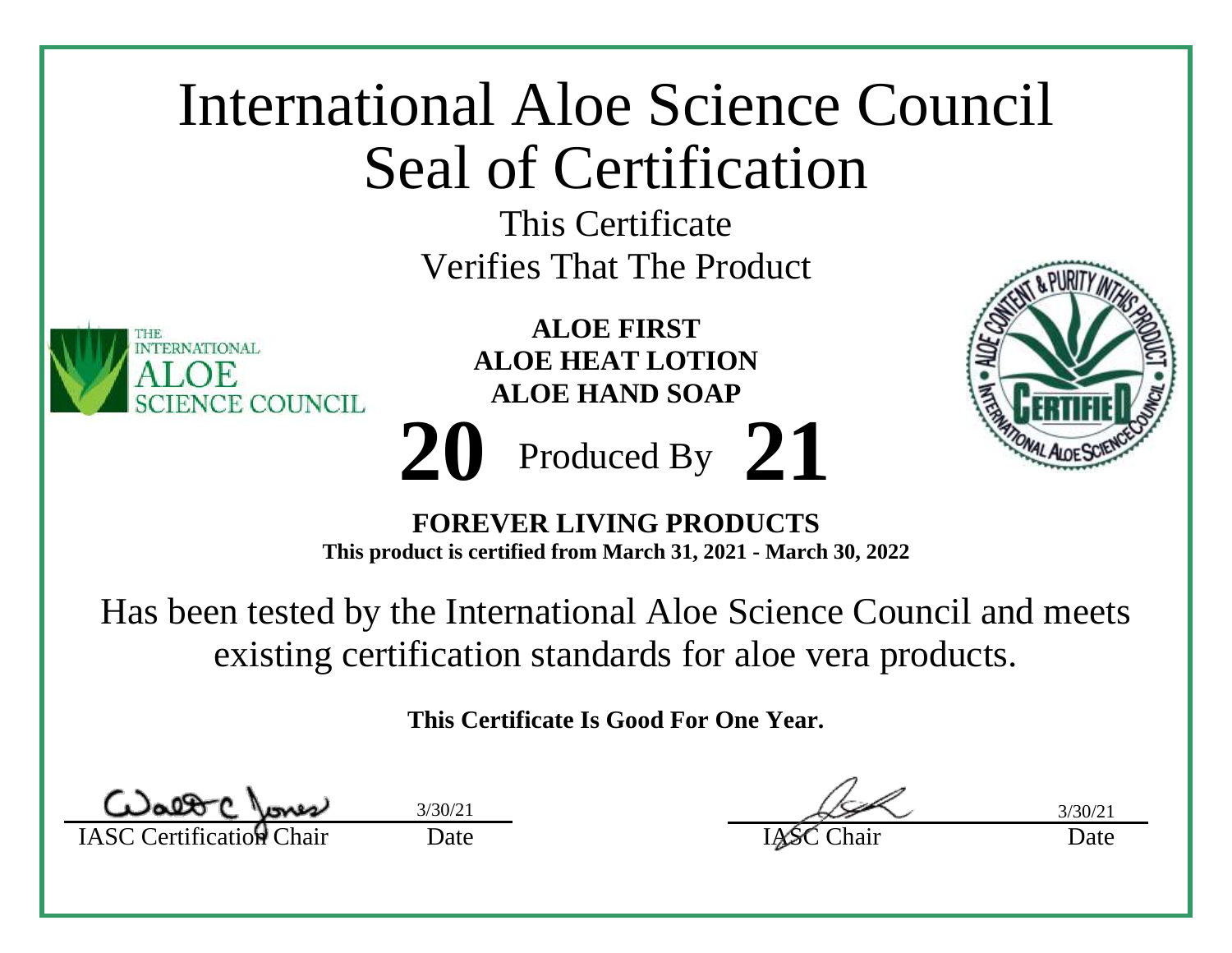

existing certification standards for aloe vera products.

IASC Certification Chair Date Date IASC Chair Date  $3/30/21$   $3/30/21$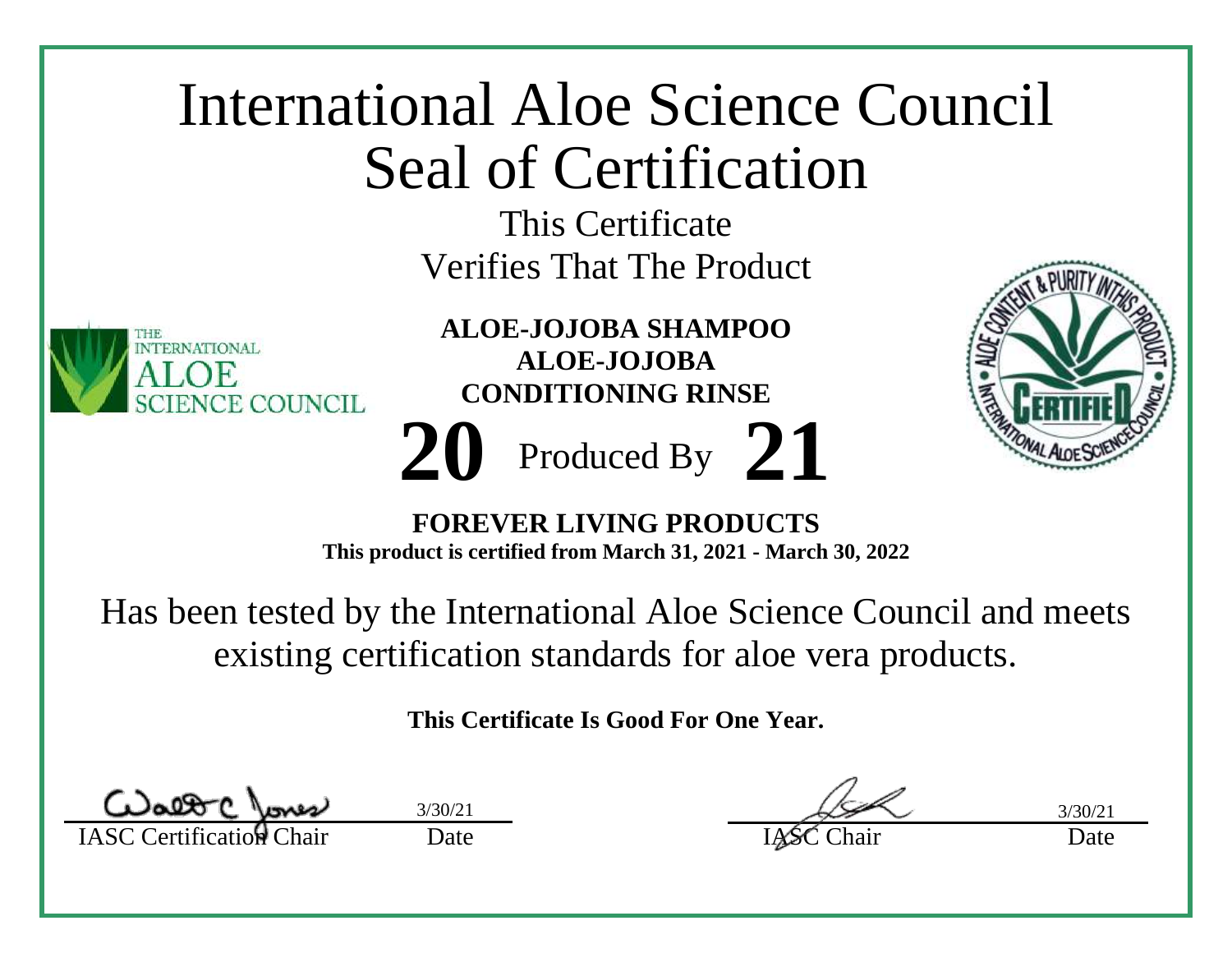

**FOREVER LIVING PRODUCTS This product is certified from March 31, 2021 - March 30, 2022**

Has been tested by the International Aloe Science Council and meets existing certification standards for aloe vera products.

IASC Certification Chair Date Date IASC Chair Date  $3/30/21$   $3/30/21$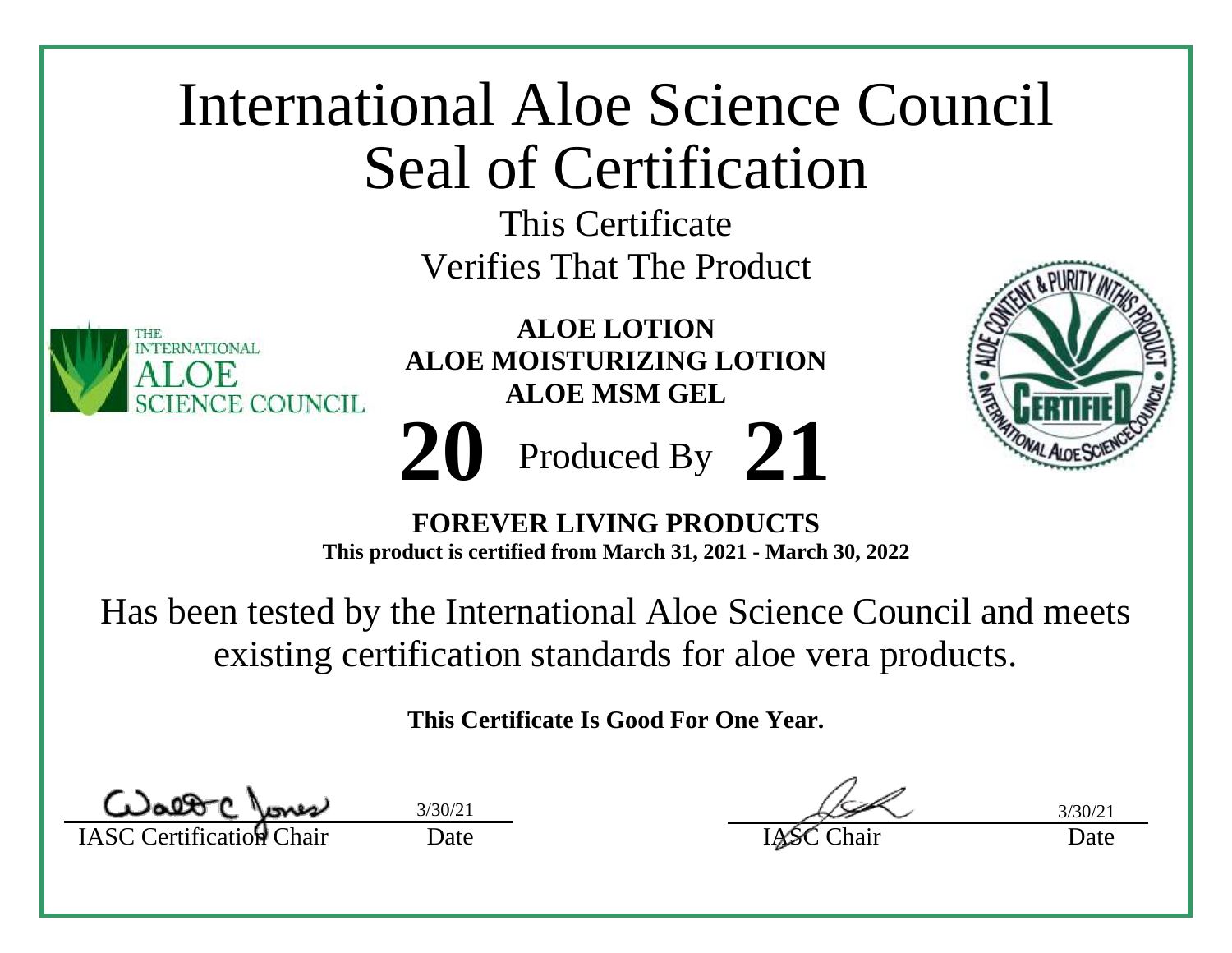

IASC Certification Chair Date Date IASC Chair Date  $3/30/21$   $3/30/21$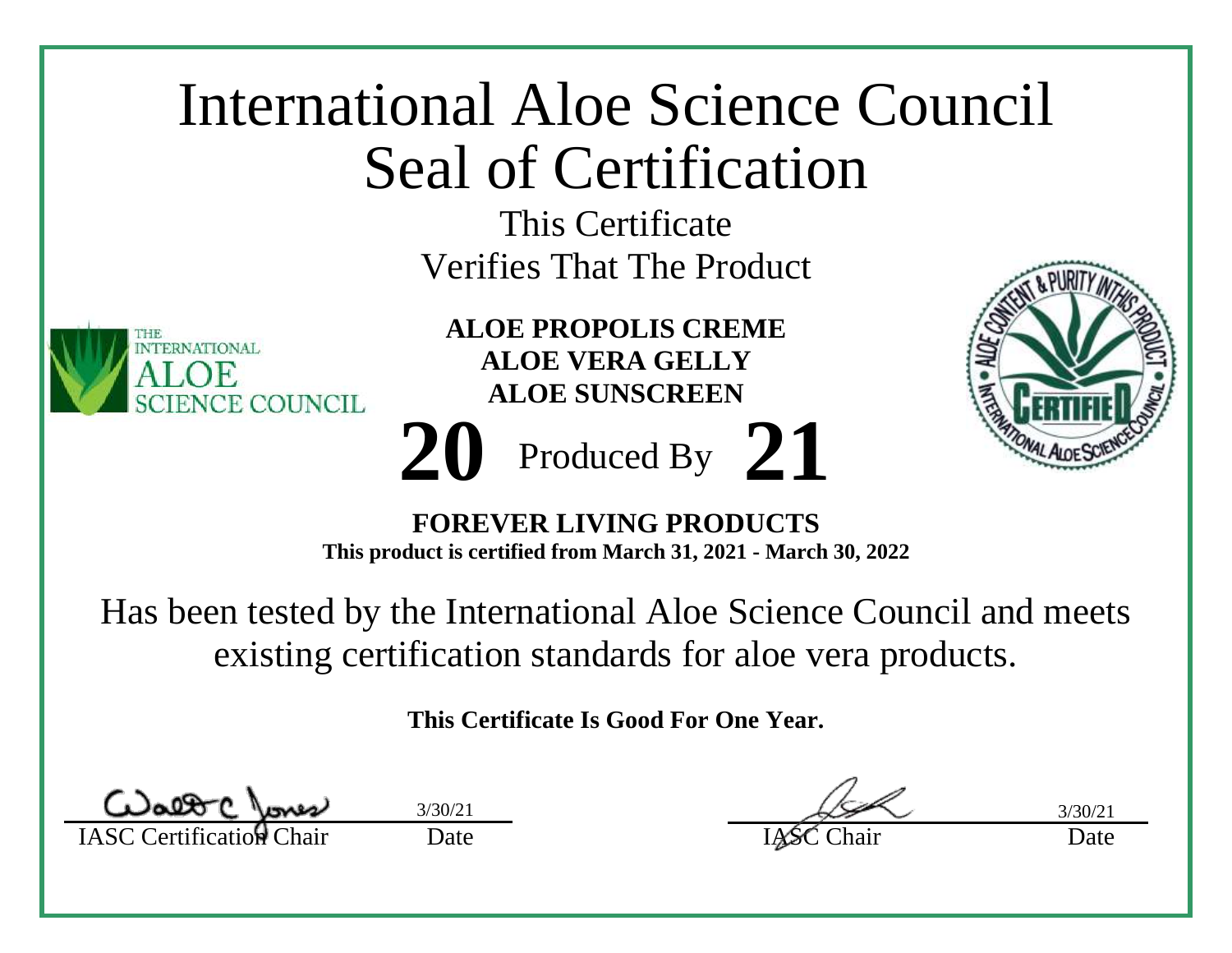This Certificate Verifies That The Product



**SMOOTHING EXFOLIATOR ALOE VETERINARY FORMULA**

Produced By **20 21**



**FOREVER LIVING PRODUCTS This product is certified from March 31, 2021 - March 30, 2022**

Has been tested by the International Aloe Science Council and meets existing certification standards for aloe vera products.

IASC Certification Chair Date Date IASC Chair Date  $3/30/21$   $3/30/21$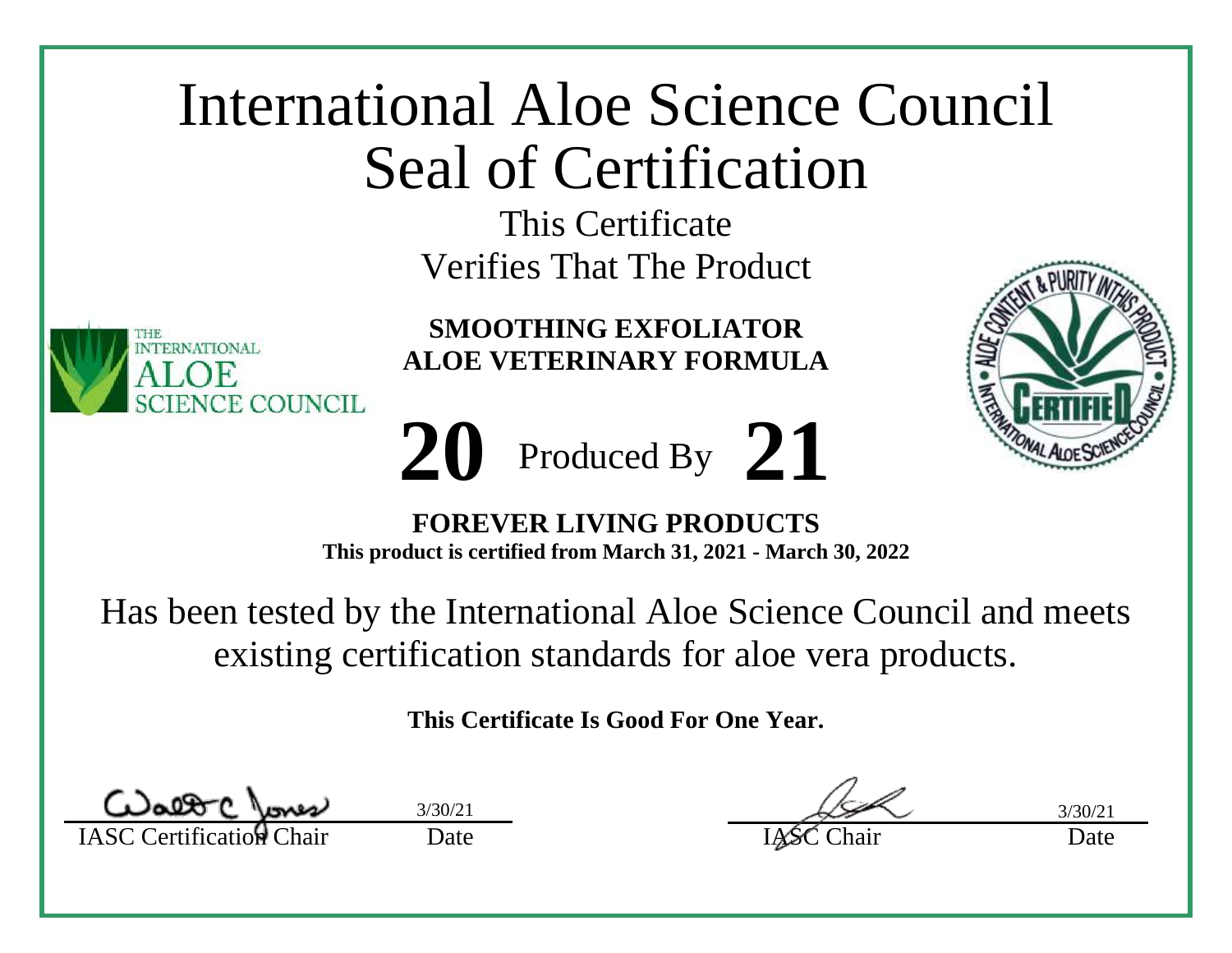

existing certification standards for aloe vera products.

IASC Certification Chair Date Date IASC Chair Date  $3/30/21$   $3/30/21$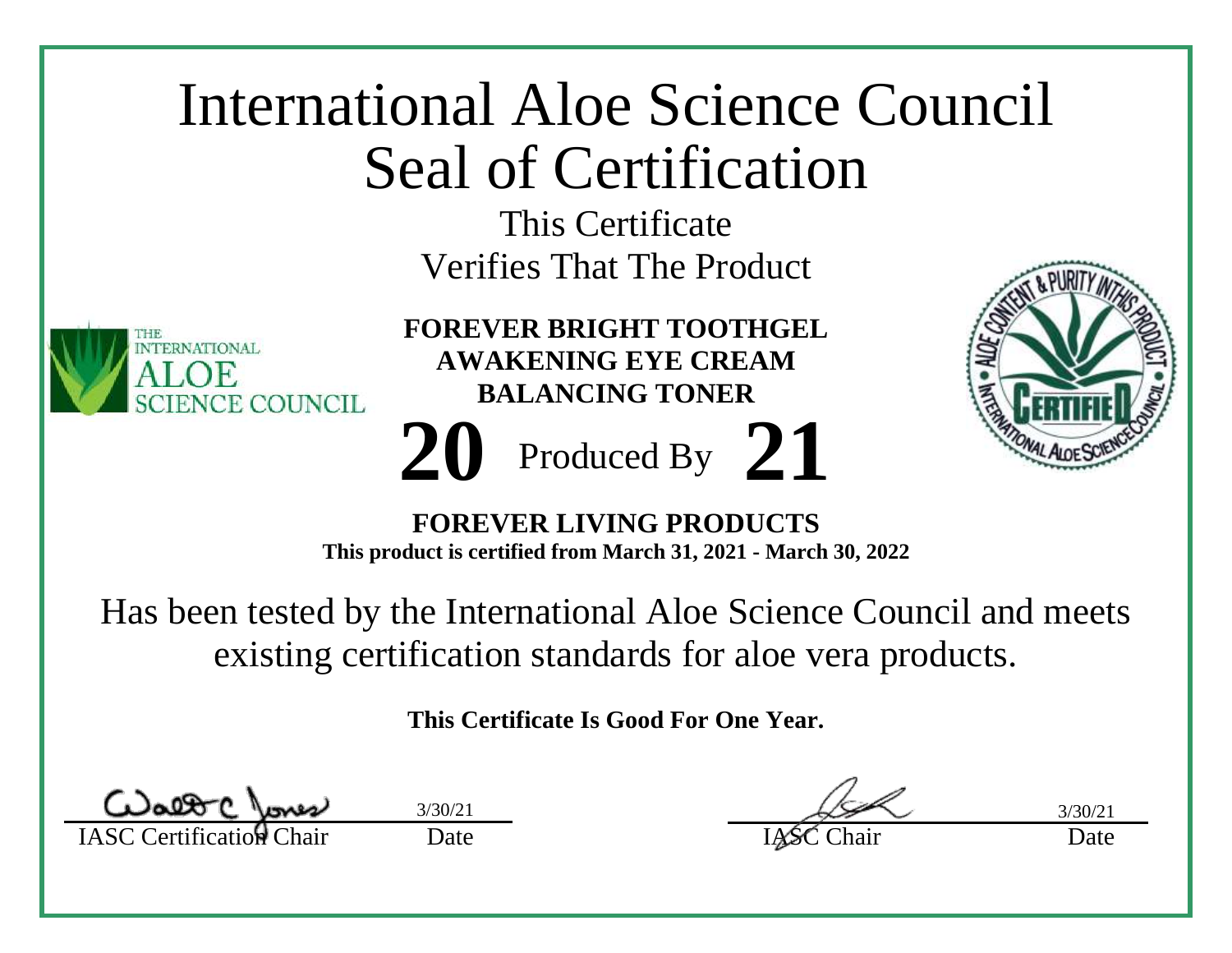

| Walt Clones                     | 3/30/21 |
|---------------------------------|---------|
| <b>IASC Certification Chair</b> | Date    |

IASC Certification Chair Date Date IASC Chair Date  $3/30/21$   $3/30/21$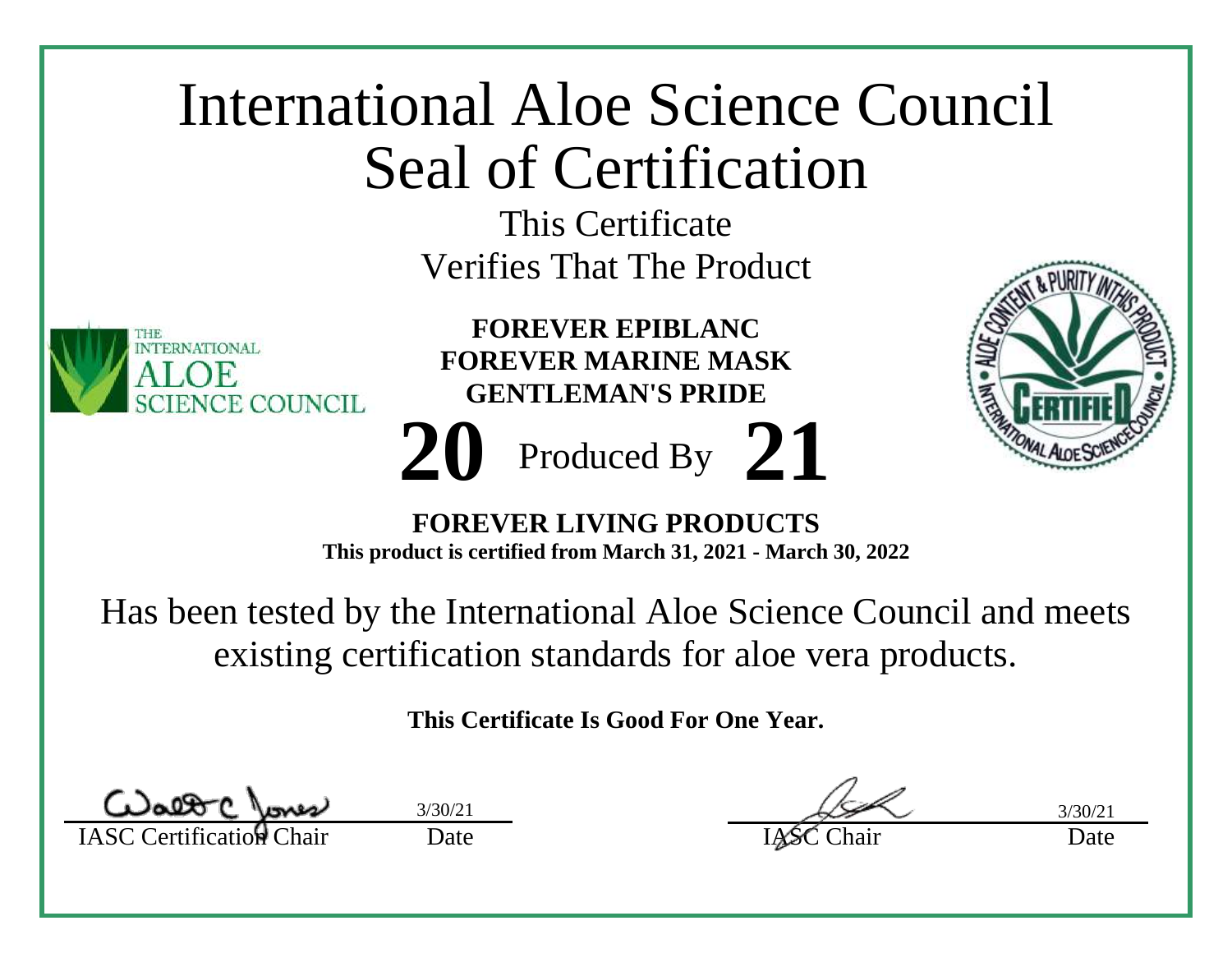

**This product is certified from March 31, 2021 - March 30, 2022**

Has been tested by the International Aloe Science Council and meets existing certification standards for aloe vera products.

IASC Certification Chair Date Date IASC Chair Date  $3/30/21$   $3/30/21$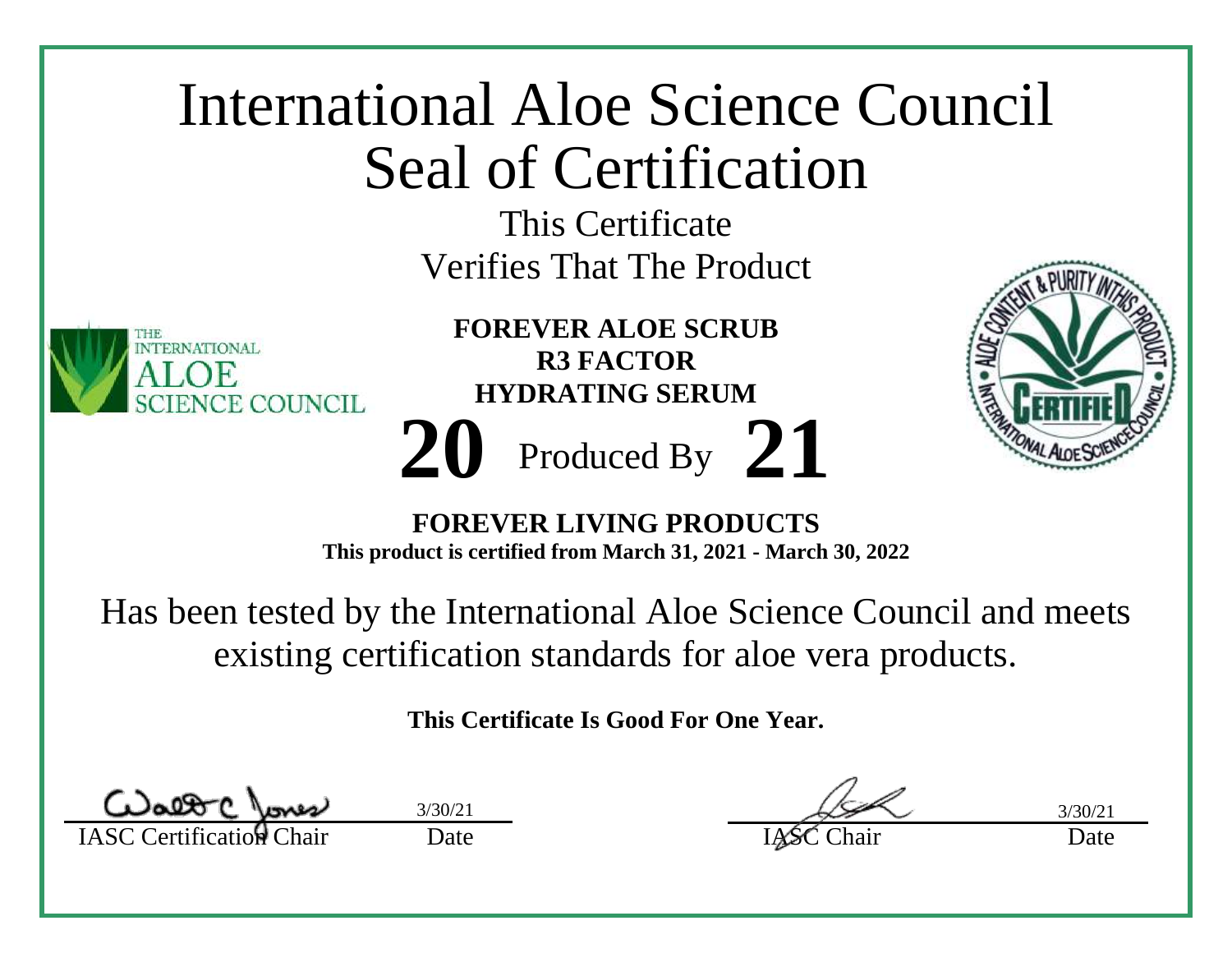This Certificate Verifies That The Product



**SONYA ALOE DEEP MOISTURIZING CREAM**





**FOREVER LIVING PRODUCTS This product is certified from March 31, 2021 - March 30, 2022**

Has been tested by the International Aloe Science Council and meets existing certification standards for aloe vera products.

IASC Certification Chair Date Date IASC Chair Date  $3/30/21$   $3/30/21$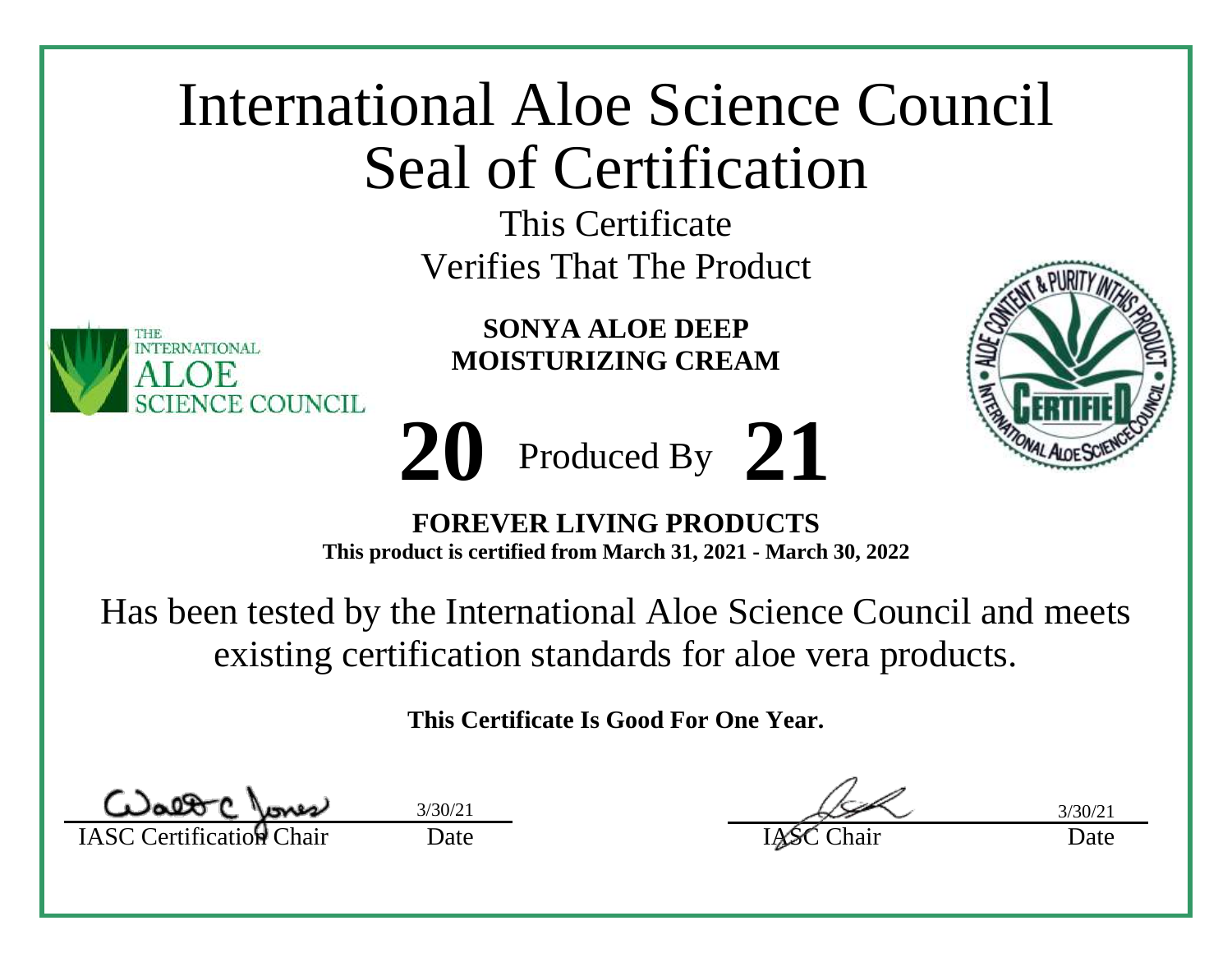This Certificate Verifies That The Product



**SONYA ALOE NOURISHING SERUM**

Produced By **20 21**



**FOREVER LIVING PRODUCTS This product is certified from March 31, 2021 - March 30, 2022**

Has been tested by the International Aloe Science Council and meets existing certification standards for aloe vera products.

IASC Certification Chair Date Date IASC Chair Date  $3/30/21$   $3/30/21$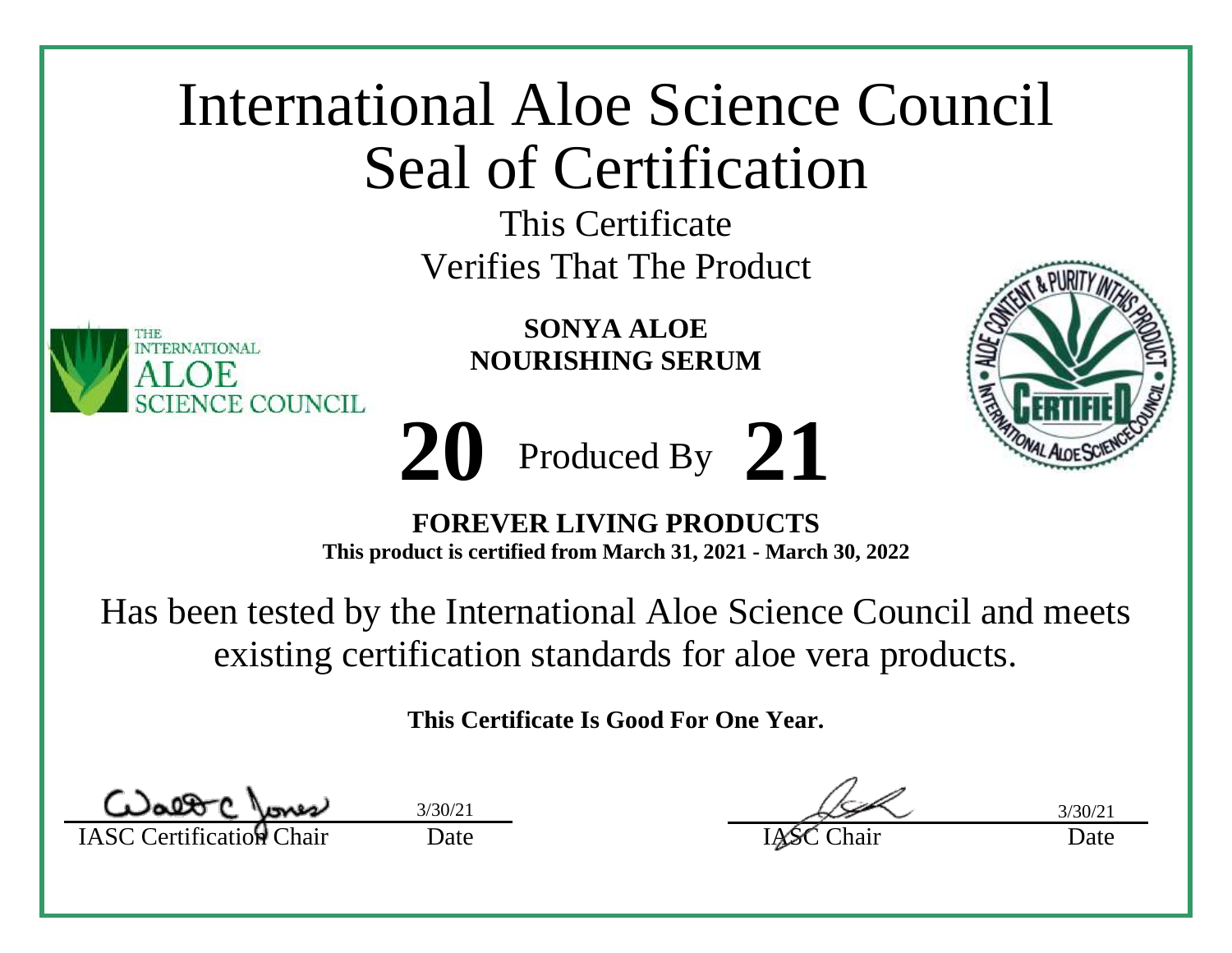This Certificate Verifies That The Product



**SONYA REFRESHING GEL CLEANSER SONYA SOOTHING GEL MOISTURIZER**





**FOREVER LIVING PRODUCTS This product is certified from March 31, 2021 - March 30, 2022**

Has been tested by the International Aloe Science Council and meets existing certification standards for aloe vera products.

IASC Certification Chair Date Date IASC Chair Date

 $3/30/21$   $3/30/21$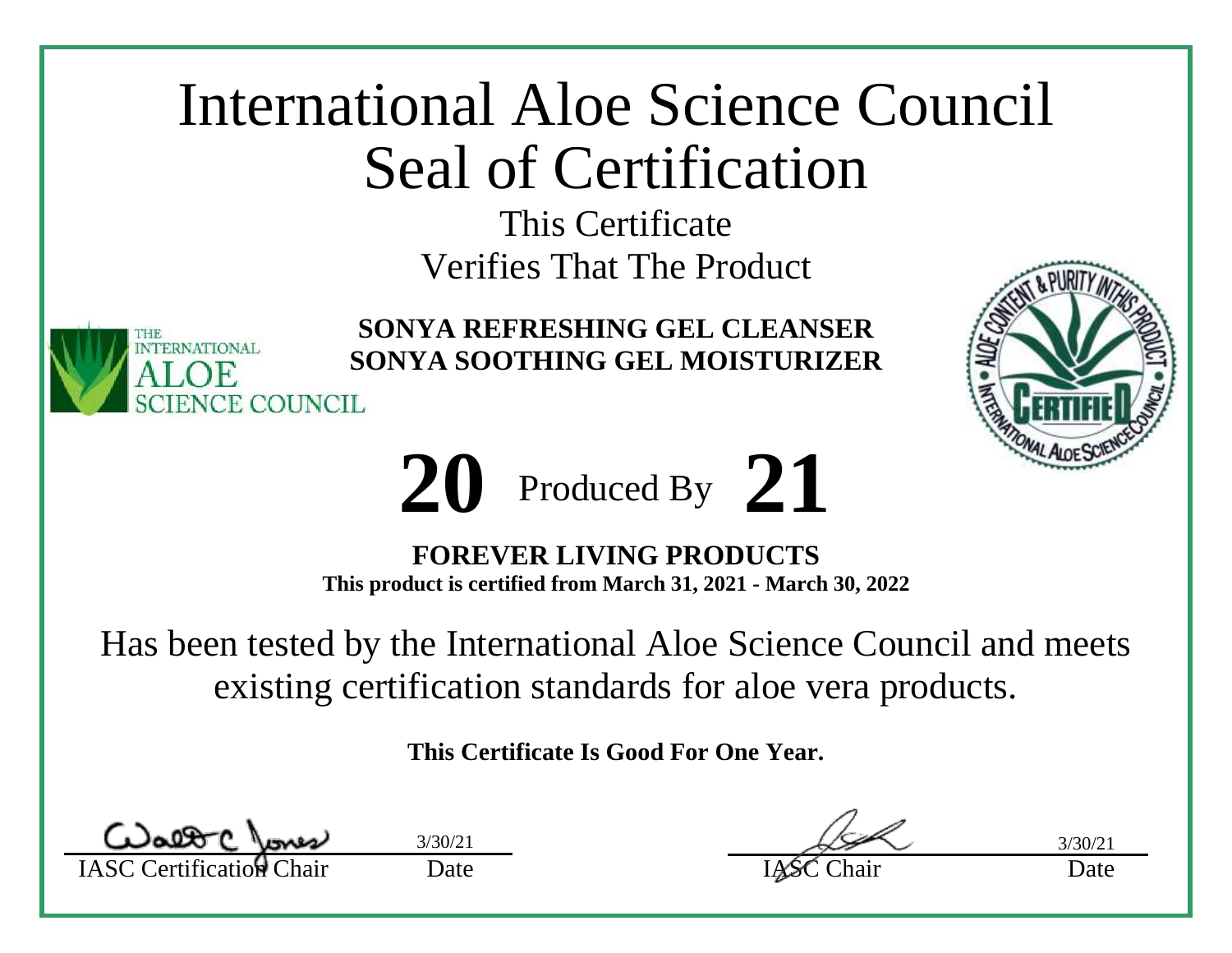This Certificate Verifies That The Product

**SONYA ILLUMINATING GEL SONYA REFINING GEL MASK**

Produced By **20 21**



**FOREVER LIVING PRODUCTS This product is certified from March 31, 2021 - March 30, 2022**

Has been tested by the International Aloe Science Council and meets existing certification standards for aloe vera products.

**This Certificate Is Good For One Year.**

TERNATIONAL.

CE COUNCIL

IASC Certification Chair Date Date IASC Chair Date  $3/30/21$   $3/30/21$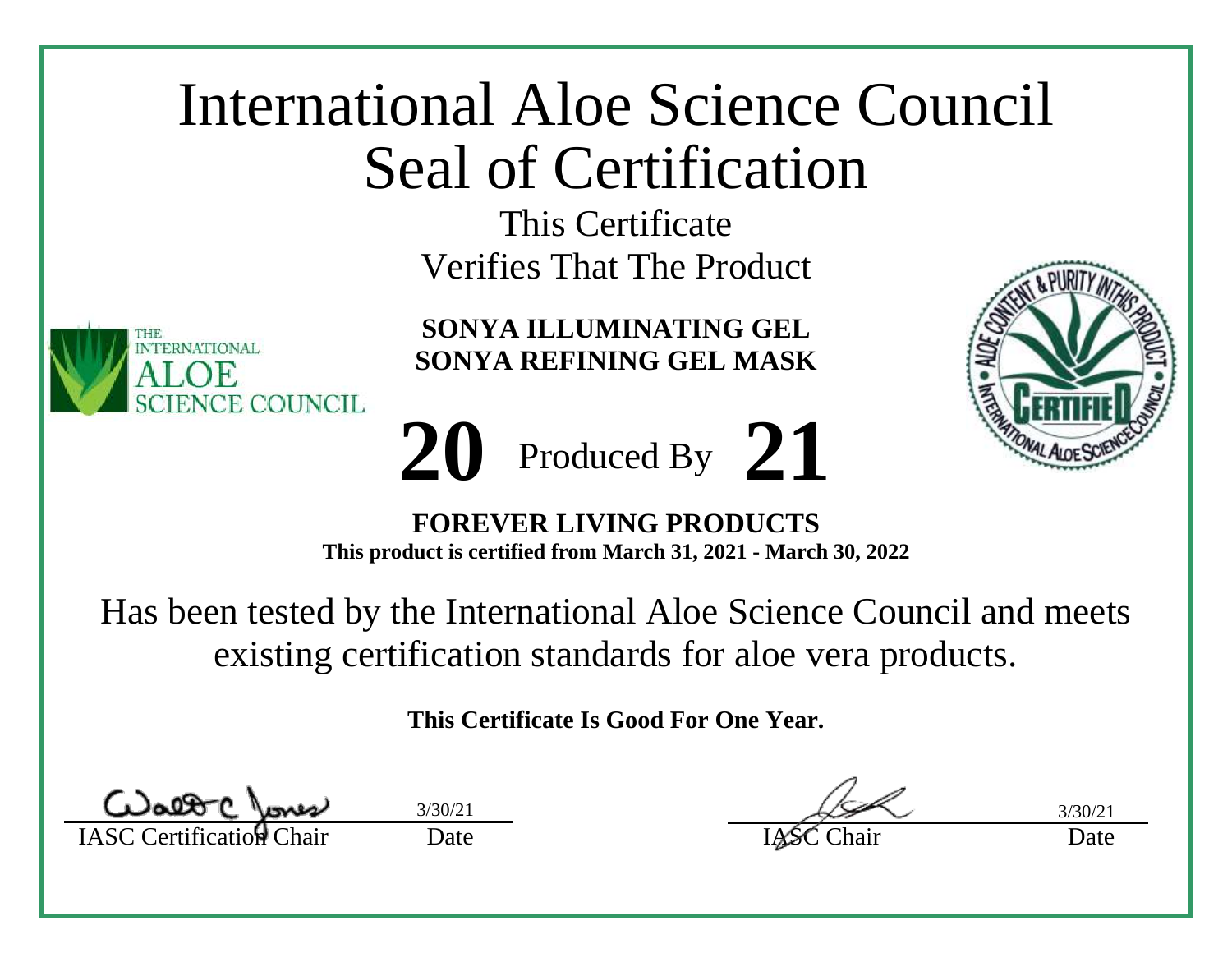This Certificate Verifies That The Product

**INFINITE BY FOREVER FIRMING SERUM**



**FOREVER LIVING PRODUCTS This product is certified from March 31, 2021 - March 30, 2022**

Produced By

**20 21**

Has been tested by the International Aloe Science Council and meets existing certification standards for aloe vera products.

**This Certificate Is Good For One Year.**

TERNATIONAL.

CE COUNCIL

IASC Certification Chair Date Date IASC Chair Date  $3/30/21$   $3/30/21$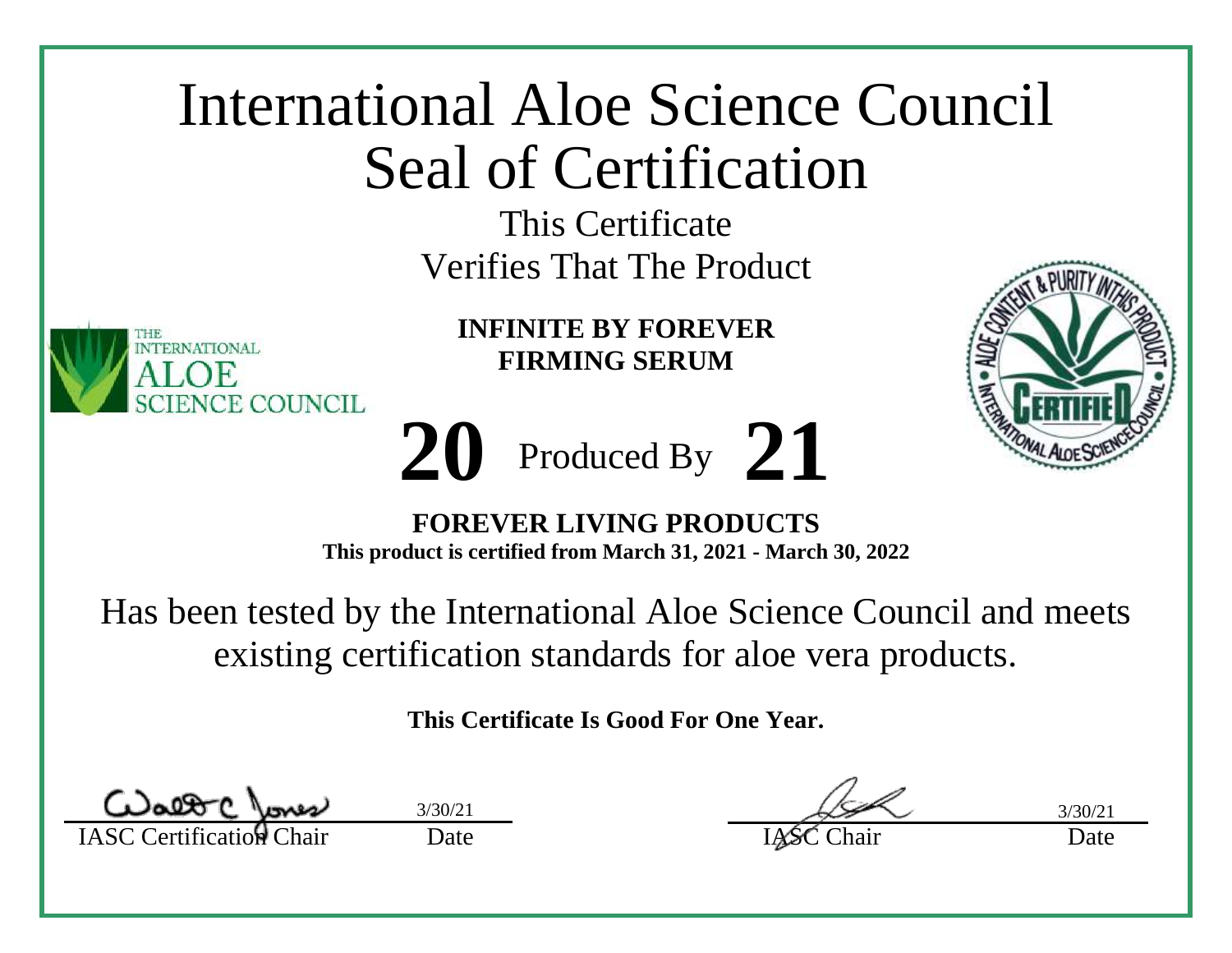This Certificate Verifies That The Product



**INFINITE BY FOREVER HYDRATING CLEANSER**

Produced By **20 21**



**FOREVER LIVING PRODUCTS This product is certified from March 31, 2021 - March 30, 2022**

Has been tested by the International Aloe Science Council and meets existing certification standards for aloe vera products.

IASC Certification Chair Date Date IASC Chair Date  $3/30/21$   $3/30/21$